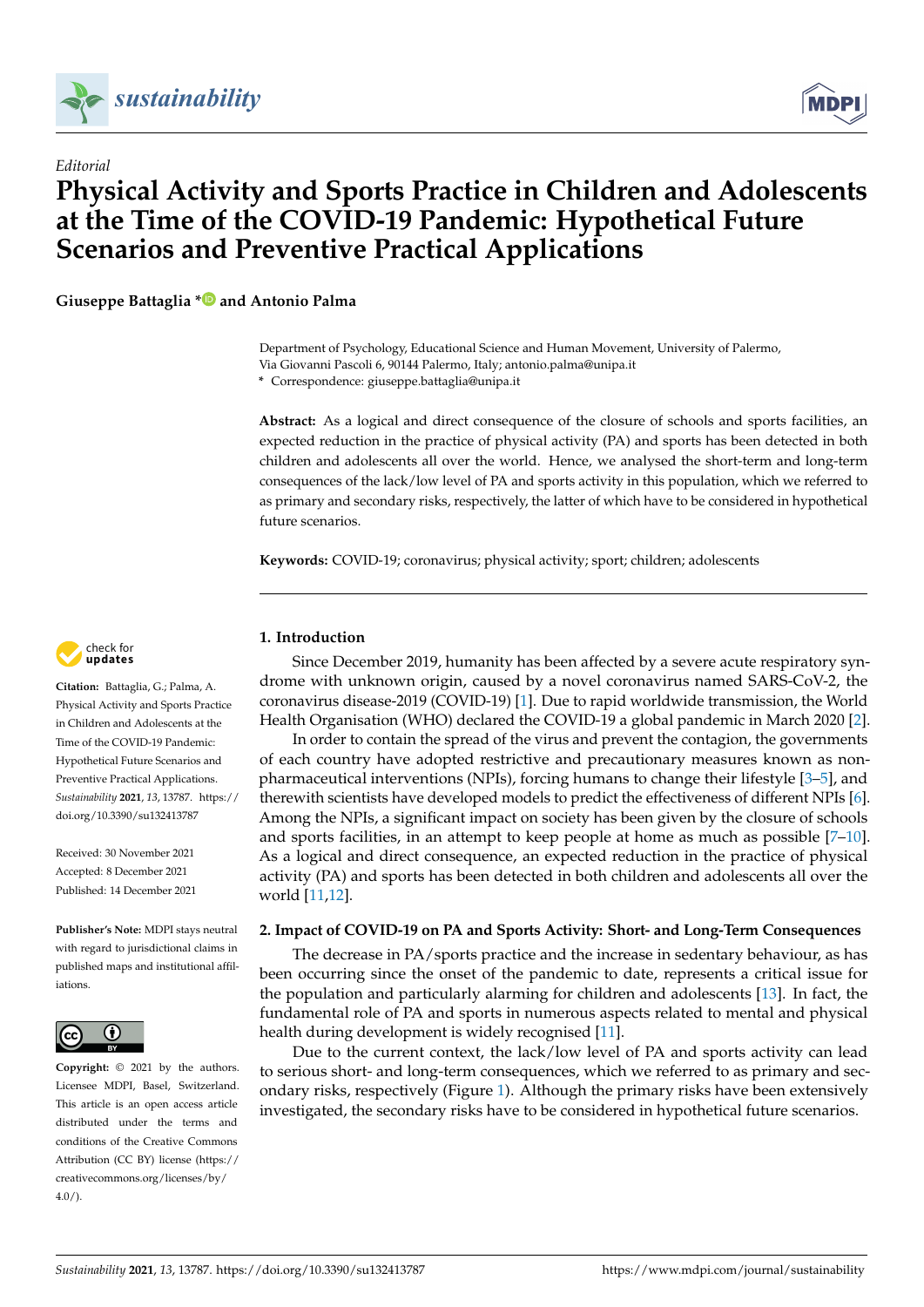<span id="page-1-0"></span>

**Figure 1.** From the closure of schools and sports facilities to hypothetical future scenarios. **Figure 1.** From the closure of schools and sports facilities to hypothetical future scenarios.

## **3. Short-Term Consequences: The Primary Risks 3. Short-Term Consequences: The Primary Risks**

The lack of physical education and after-school sports activities can lead to early The lack of physical education and after-school sports activities can lead to early negative effects on both mental and physical health in children and adolescents negative effects on both mental and physical health in children and adolescents [\[11](#page-2-7)[,14](#page-2-10)[,15\]](#page-3-0).

ondary risks, respectively (Figure 1). Although the primary risks have been extensively

Regarding the mental sphere, recent findings have shown an increase in anxiety and depression in adolescent athletes [\[15\]](#page-3-0), as well as suicide behaviours linked to the COVID-19 pandemic [\[16\]](#page-3-1). Other psychosocial manifestations such as distress, impatience, annoyance, and lack of social interactions may be related to the closure of schools and the lack of PA due to the current pandemic  $[14]$ .

As regards the physical characteristics, the main short-term consequence of the lack/low level of PA and sports activity is linked to the risk of overweight and obesity, accompanied by a reduction in lean body mass [\[17\]](#page-3-2). This is also due to the fact that children with a sedentary lifestyle engage in harmful behaviour (for example, eating unhealthy  $\frac{1}{10}$ . foods) [\[18\]](#page-3-3).

## **4. Long-Term Consequences: The Secondary Risks—What Hypothetical Future Scenari-4. Long-Term Consequences: The Secondary Risks—What Hypothetical Future Scenarios? os?**  *4.1. Sedentary Behaviour*

*4.1. Sedentary Behaviour*  tary behaviour and insufficient levels of PA represent a global prevalence in all ages, including children and adolescents, with a rate of 81% of adolescents aged between 11 and 17 years  $[13,19]$  $[13,19]$ . To counteract this serious health problem, the WHO has recently developed guidelines on physical activity and sedentary behaviour for children and adolescents providing recommendations concerning the type of physical activity and the associated parameters (i.e., intensities, frequencies, and durations) [\[20\]](#page-3-5). Although there are differences between genders and countries, the increase in seden-

As health behavioural patterns (such as physical inactivity and sedentary behaviour) adopted during the developmental age appear to persist throughout life [\[21\]](#page-3-6), in this protracted pandemic-related context, do we risk having (even more) sedentary future generations?

## protracted pandemic-related context, do we risk having (even more) sedentary future *4.2. Overweight and Obesity*

It is now known that the rates of overweight and obesity in childhood are constantly Moreover, it plays a fundamental role in preventing the development of overweight and obesity in adulthood [\[22–](#page-3-7)[24\]](#page-3-8). Evidence suggests that even during the summer recess, when schools are closed, children gain unhealthy body weight [\[25\]](#page-3-9). Due to the current situation in which opportunities for PA and sports activity among children have declined over a long period, do we risk having (even more) obese future generations? increasing and the practice of PA and sports can counteract this critical health problem.

#### $\mathcal{L}$  2. Cosial Interactions children gain under the current  $\mathcal{L}$  $\mathcal{S}_{\mathcal{S}}$  situation in which opportunities for  $\mathcal{S}_{\mathcal{S}}$  and sports and sports among children have declined have declined have declined have declined have declined have declined have declined have declined have *4.3. Social Interactions*

The practice of PA and sports has beneficial effects on psychophysical characteristics *4.3. Social Interactions*  life satisfaction, in children and adolescents through participation in PA and sports are well and also positively influences the social domain. Social benefits, such as self-esteem and documented [\[26\]](#page-3-10). Since the NPIs, such as the closure of schools and sports facilities, have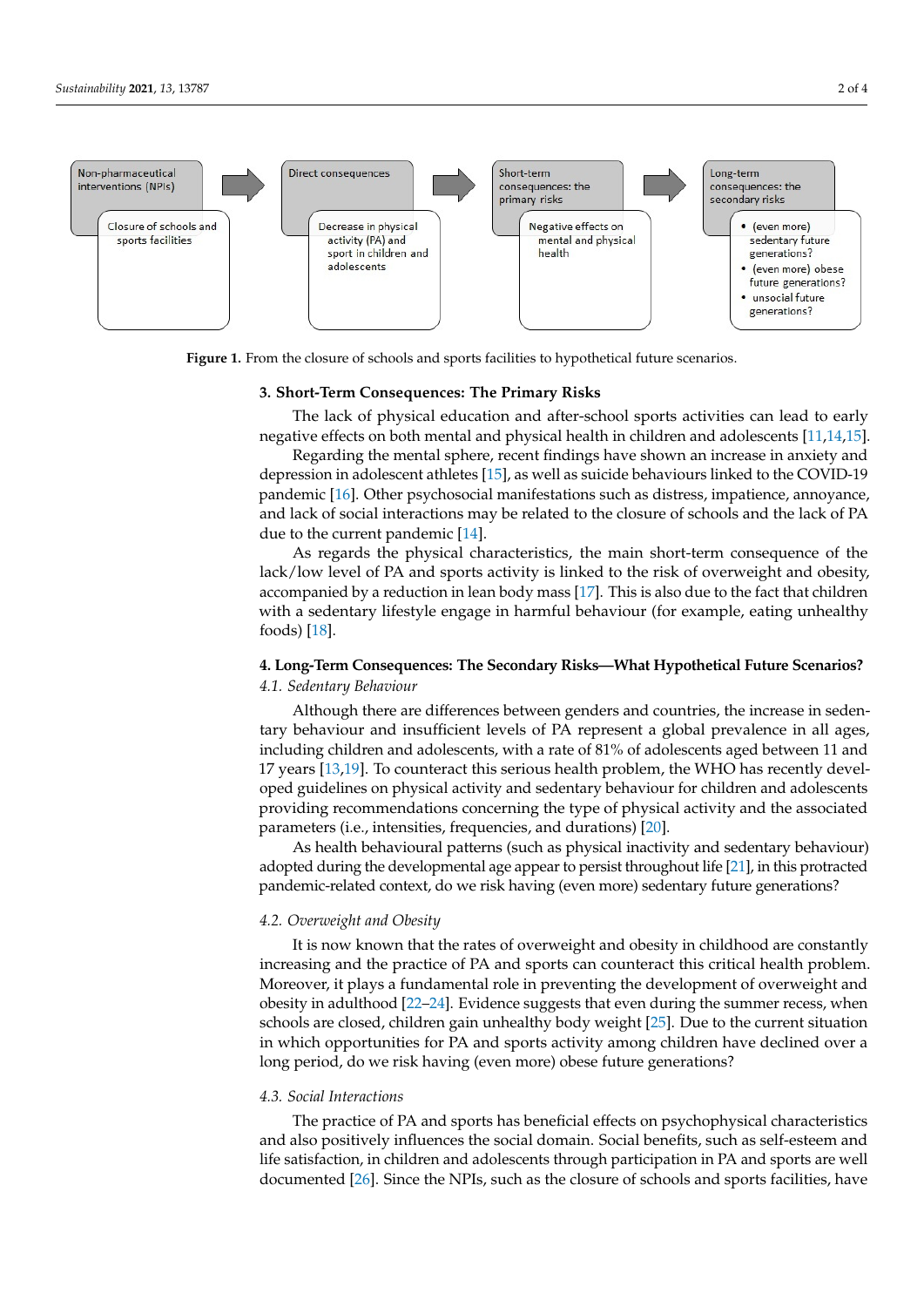reduced the habitual PA and sports practice and the related social interactions, do we risk having unsocial future generations?

## **5. Preventive Practical Applications**

To cope with the current emergency in terms of diminished levels of curricular and extracurricular PA and sports practice, adapted strategies should be adopted. Among the latter, we strongly recommend home-based exercise using communication platforms for videoconferencing by physical education teachers, sports technicians, and trainers in order to maintain an active lifestyle during the COVID-19 pandemic. Additionally, other social media platforms could be used to propose physical challenges in short-form videos. More recently, apps for mobile devices have been developed for practicing physical activity from home [\[27\]](#page-3-11). The latter mode, even if it does not allow a constant and direct control by a trainer, can still be useful support for the general population owing to the fact that it is possible to adjust the intensity according to one's sports background [\[27\]](#page-3-11). Furthermore, where possible, it is suggested to organise periodic outdoor activities in compliance with the NPIs, such as maintaining social distancing, in the hope of being able to return to normal sports and physical activity.

**Funding:** This research received no external funding.

**Acknowledgments:** The authors wish to thank Valerio Giustino for his kind collaboration in this editorial.

**Conflicts of Interest:** The authors declare no conflict of interest.

### **References**

- <span id="page-2-0"></span>1. Vetter, P.; Vu, D.L.; L'Huillier, A.G.; Schibler, M.; Kaiser, L.; Jacquerioz, F. Clinical features of COVID-19. *BMJ* **2020**, *369*, m1470. [\[CrossRef\]](http://doi.org/10.1136/bmj.m1470) [\[PubMed\]](http://www.ncbi.nlm.nih.gov/pubmed/32303495)
- <span id="page-2-1"></span>2. World Health Organization. Coronavirus Disease 2019 (COVID-19): Situation Report, 52. Available online: [https://apps.who.](https://apps.who.int/iris/handle/10665/331476) [int/iris/handle/10665/331476](https://apps.who.int/iris/handle/10665/331476) (accessed on 30 November 2021).
- <span id="page-2-2"></span>3. Porcher, S. Response2covid19, a dataset of governments' responses to COVID-19 all around the world. *Sci. Data* **2020**, *7*, 423. [\[CrossRef\]](http://doi.org/10.1038/s41597-020-00757-y) [\[PubMed\]](http://www.ncbi.nlm.nih.gov/pubmed/33239654)
- 4. Giustino, V.; Parroco, A.M.; Gennaro, A.; Musumeci, G.; Palma, A.; Battaglia, G. Physical Activity Levels and Related Energy Expenditure during COVID-19 Quarantine among the Sicilian Active Population: A Cross-Sectional Online Survey Study. *Sustainability* **2020**, *12*, 4356. [\[CrossRef\]](http://doi.org/10.3390/su12114356)
- <span id="page-2-3"></span>5. Di Stefano, V.; Battaglia, G.; Giustino, V.; Gagliardo, A.; D'Aleo, M.; Giannini, O.; Palma, A.; Brighina, F. Significant reduction of physical activity in patients with neuromuscular disease during COVID-19 pandemic: The long-term consequences of quarantine. *J. Neurol.* **2020**, *268*, 20–26. [\[CrossRef\]](http://doi.org/10.1007/s00415-020-10064-6)
- <span id="page-2-4"></span>6. Haug, N.; Geyrhofer, L.; Londei, A.; Dervic, E.; Desvars-Larrive, A.; Loreto, V.; Pinior, B.; Thurner, S.; Klimek, P. Ranking the effectiveness of worldwide COVID-19 government interventions. *Nat. Hum. Behav.* **2020**, *4*, 1303–1312. [\[CrossRef\]](http://doi.org/10.1038/s41562-020-01009-0)
- <span id="page-2-5"></span>7. Hsiang, S.; Allen, D.; Annan-Phan, S.; Bell, K.; Bolliger, I.; Chong, T.; Druckenmiller, H.; Huang, L.Y.; Hultgren, A.; Krasovich, E.; et al. The effect of large-scale anti-contagion policies on the COVID-19 pandemic. *Nature* **2020**, *584*, 262–267. [\[CrossRef\]](http://doi.org/10.1038/s41586-020-2404-8) [\[PubMed\]](http://www.ncbi.nlm.nih.gov/pubmed/32512578)
- 8. Viner, R.M.; Russell, S.J.; Croker, H.; Packer, J.; Ward, J.; Stansfield, C.; Mytton, O.; Bonell, C.; Booy, R. School closure and management practices during coronavirus outbreaks including COVID-19: A rapid systematic review. *Lancet Child Adolesc. Health* **2020**, *4*, 397–404. [\[CrossRef\]](http://doi.org/10.1016/S2352-4642(20)30095-X)
- 9. Auger, K.A.; Shah, S.S.; Richardson, T.; Hartley, D.; Hall, M.; Warniment, A.; Timmons, K.; Bosse, D.; Ferris, S.A.; Brady, P.W.; et al. Association between Statewide School Closure and COVID-19 Incidence and Mortality in the US. *JAMA* **2020**, *324*, 859–870. [\[CrossRef\]](http://doi.org/10.1001/jama.2020.14348)
- <span id="page-2-6"></span>10. Donohue, J.M.; Miller, E. COVID-19 and School Closures. *JAMA* **2020**, *324*, 845–847. [\[CrossRef\]](http://doi.org/10.1001/jama.2020.13092)
- <span id="page-2-7"></span>11. Watson, A.; Koontz, J.S. Youth sports in the wake of COVID-19: A call for change. *Br. J. Sports Med.* **2020**, *1*, 764. [\[CrossRef\]](http://doi.org/10.1136/bjsports-2020-103288)
- <span id="page-2-8"></span>12. Gjaka, M.; Feka, K.; Bianco, A.; Tishukaj, F.; Giustino, V.; Parroco, A.M.; Palma, A.; Battaglia, G. The Effect of COVID-19 Lockdown Measures on Physical Activity Levels and Sedentary Behaviour in a Relatively Young Population Living in Kosovo. *J. Clin. Med.* **2021**, *10*, 763. [\[CrossRef\]](http://doi.org/10.3390/jcm10040763) [\[PubMed\]](http://www.ncbi.nlm.nih.gov/pubmed/33672837)
- <span id="page-2-9"></span>13. Chaput, J.P.; Willumsen, J.; Bull, F.; Chou, R.; Ekelund, U.; Firth, J.; Jago, R.; Ortega, F.B.; Katzmarzyk, P.T. 2020 WHO guidelines on physical activity and sedentary behaviour for children and adolescents aged 5–17 years: Summary of the evidence. *Int. J. Behav. Nutr. Phys. Act.* **2020**, *17*, 141. [\[CrossRef\]](http://doi.org/10.1186/s12966-020-01037-z)
- <span id="page-2-10"></span>14. Ghosh, R.; Dubey, M.J.; Chatterjee, S.; Dubey, S. Impact of COVID -19 on children: Special focus on the psychosocial aspect. *Minerva Pediatr.* **2020**, *72*, 226–235. [\[CrossRef\]](http://doi.org/10.23736/S0026-4946.20.05887-9) [\[PubMed\]](http://www.ncbi.nlm.nih.gov/pubmed/32613821)